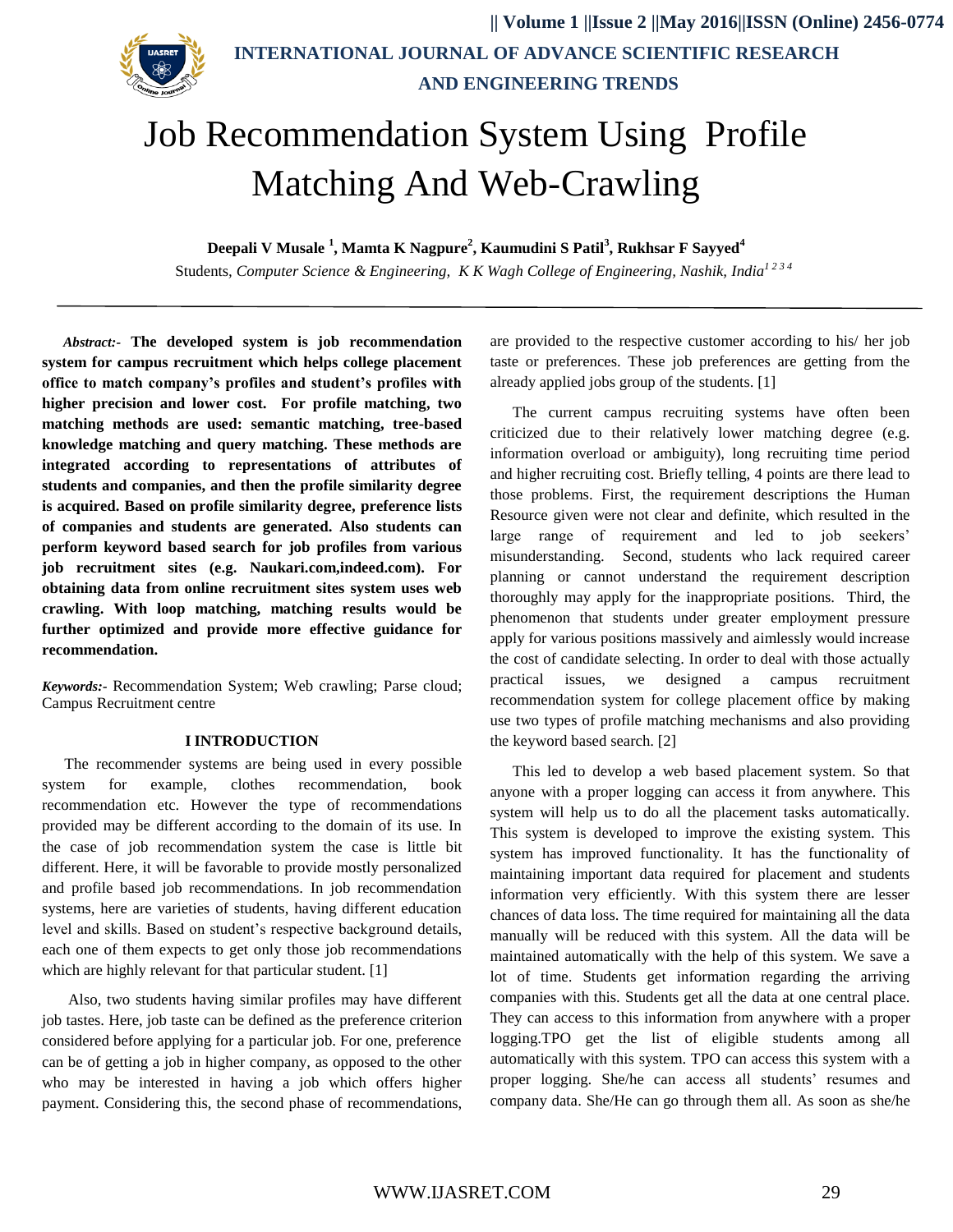

uploads the information regarding the upcoming placement drives he'll get a list of eligible students allowed to sit for the drive. This will be all automatically done. This system will reduce a lot of workload of TPO. [3]

The main aim of this paper is to provide readers with a proper knowledge about the structure of developed system, data storage using parse cloud and xml format, students and company profile matching, keyword based search using web crawling and notification through message to the students. that is nothing but the total flow of the system.

#### **II LITERATURE SURVEY**

A lot of research has been carried out in the field of job recommender systems. A large variety of job recommendation systems already exist that try to provide one or the other aspect of the information by applying different methods [4]. The key problem is that most of job hunting websites just provides recruitment information to website viewers. Students have to retrieve information among those displayed by websites to find jobs they want to apply. The whole procedure is lengthy and inefficient. In addition, many e-commerce websites, uses collaborative filtering algorithm without considering user's resume and item's properties [9]. W. Hong et al. developed iHR an online job recommendation system that classifies users into groups by using historical behaviors of users and individual information and then uses the appropriate recommendation approach for each group of users. This approach is suitable for the cases in which different users may have different attributes and a single recommendation approach may not be appropriate for all users [10]. Another approach, the Austrian job board for graduates Absolventen [11], uses an RS to suggest appropriate jobs to applicants. This system considers input as a CV to create the user profile. These user profiles are then compared with the available jobs. Moreover, the RS has been enhanced with implicit relevance feedback, which allows the system to find out user preferences. Mamadou et al. presented an online social network-based recommender system that extracts users' interests for jobs and then make recommendations according to user's interest [12]. Yao et al. proposed a hybrid recommender system that exploited the job and user profiles and the actions undertaken by users in order to generate recommendations. Unfortunately, they did not satisfy both job seekers and recruiters at the same time to achieve a successful recommendation. Different from these previous works, we model the relations among users by cross-similarity which indicates the two-sided matching to generate preference for both job seekers and recruiters [13].

#### *A. Proposed Solution:*

After a survey performed in literature [4], [9] ,[10],[12]and [13] we have studied the different recommendation systems results and choose the matching method that contains two types of matching which provides the better matching result than existing one.

Due to existing systems data handling techniques, effective recommendation results are not upto that extends. And with these all reasons we got motivated to developed the job recommendation system using profile matching using web crawling for TPO achieve the following:

- Two types of matching provides the better results for job recommendation.
- Android application facility
- Key word based job searching using web crawling.

Therefore, the proposed paper presents the structure of the developed system, and the better job recommendation than the existing systems.

#### **III PROPOSED SYSTEM**

The developed system consist of three modules: college campus recruitment system, keyword based search from online recruitment sites and Android application. In college campus recruitment system student's profiles and company's profiles are collected. Students profile generated by taking information from students through registration and login portal. Company's profile will be generated by the admin from the information and requirement provided by the company to admin. After that profile matching is perform on the students and company's profiles.

This profile matching includes two types of matching: semantic matching and tree based knowledge matching. Semantic matching is perform on the attributes like technical skills, extra-curricular skills, projects, etc. while tree based knowledge matching is perform on numerical attributes like qualification, marks, etc. Completion of this matching result in preference list generation.Then the notification is send to students about the companies recommendation through SMS, email and notification.

In second module i.e., keyword based search module students have the provision to search for the companies from various online recruitment sites. Web crawling technique is used for searching through these sites. Students have to put the keyword e.g. C# and web crawler searches for those companies who have vacancies for C# developers through various online recruitment sites like Naukri.com .

In third module i.e. android app have the provision of registration and login for students and this students data will be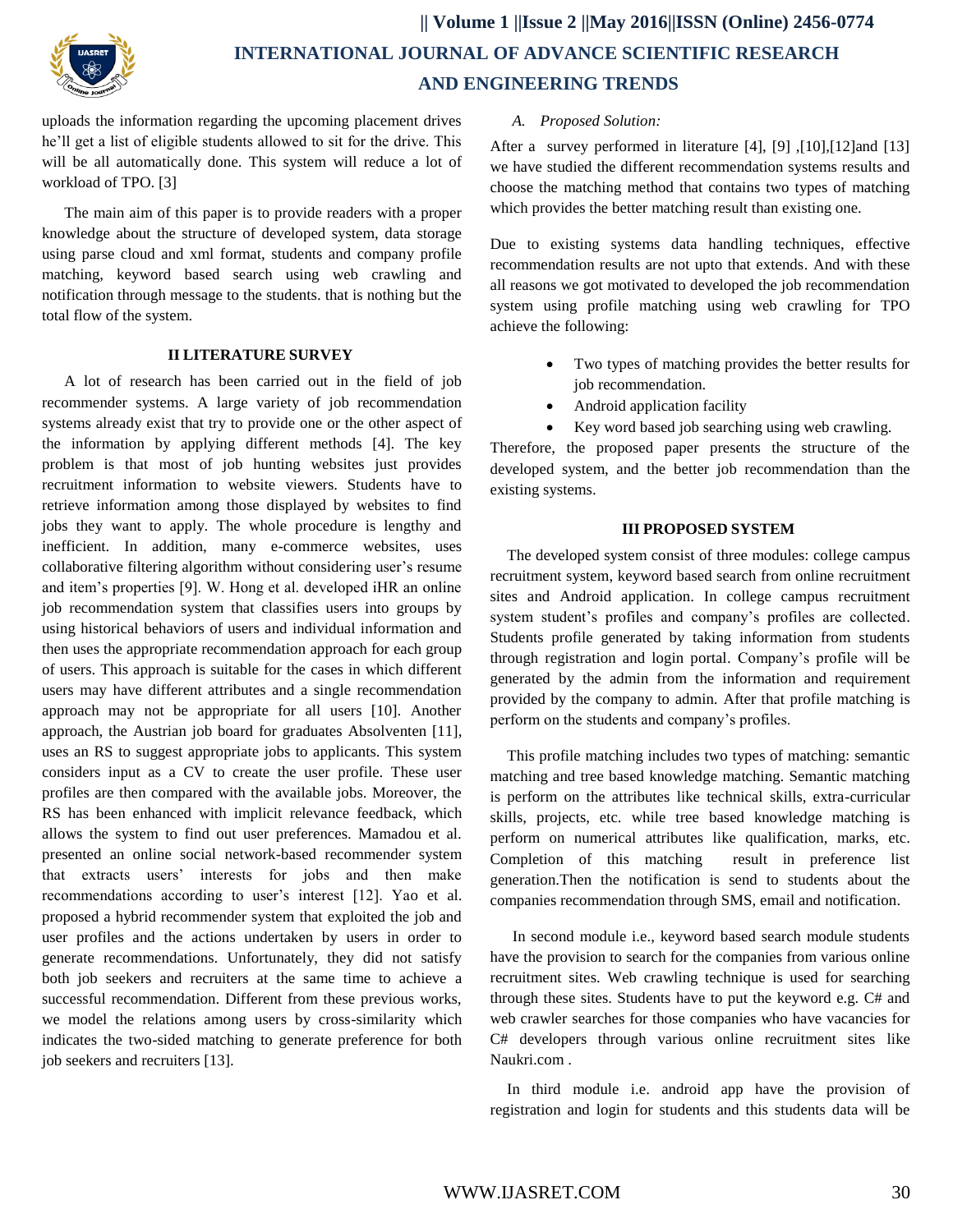

stored at the parse cloud. whenever the admin post the any job requirement from web portal the profile matching is done notification is send to the matched profiles on their mobile phone.





## **IV RECOMMENDATION PROCESS**

In this section, we present the SMS-based recommendation process which mainly focuses on the issues of profile matching . At the very first, we represent the attributes of both companies and students with database according to our requirement. Then the database filtering, semantic matching and tree-based knowledge matching are adopted to match profiles of companies and students data. Based on the rank order of similarity degree, the company preference lists and student preference lists are generated. Notification through SMS and mail is send. [2] The details of recommendation process are shown in Figure 2.



*Figure 2 Framework of Recommendation process*

## *B. Profiles of companies and students:*

How the profiles of companies and students are provided plays an important role in the further matching process and recommendation process.

*1.* Feature Selection: To change the default, adjust the template as follows. The features that were found relevant in a job recommendation belong to two main categories: Students and Job. For students the features that were considered for judging his or her behavior are: Age, Gender (male/Female), Marital Status (single/married), Education, Grade, Major, and Experience, Skills, Current Location . And the features relating to the job are: Required Qualification and Experience (if any), Skills requirement, Employer or the Company, Industry field, Position Offered, Payment and Location. [1]

*2. Data Categorization:* As the objective was to find out the criteria on which the students, belonging to different age group, gender, education level, marital status, grades etc, focuses for selecting the offered job, the complete categorization or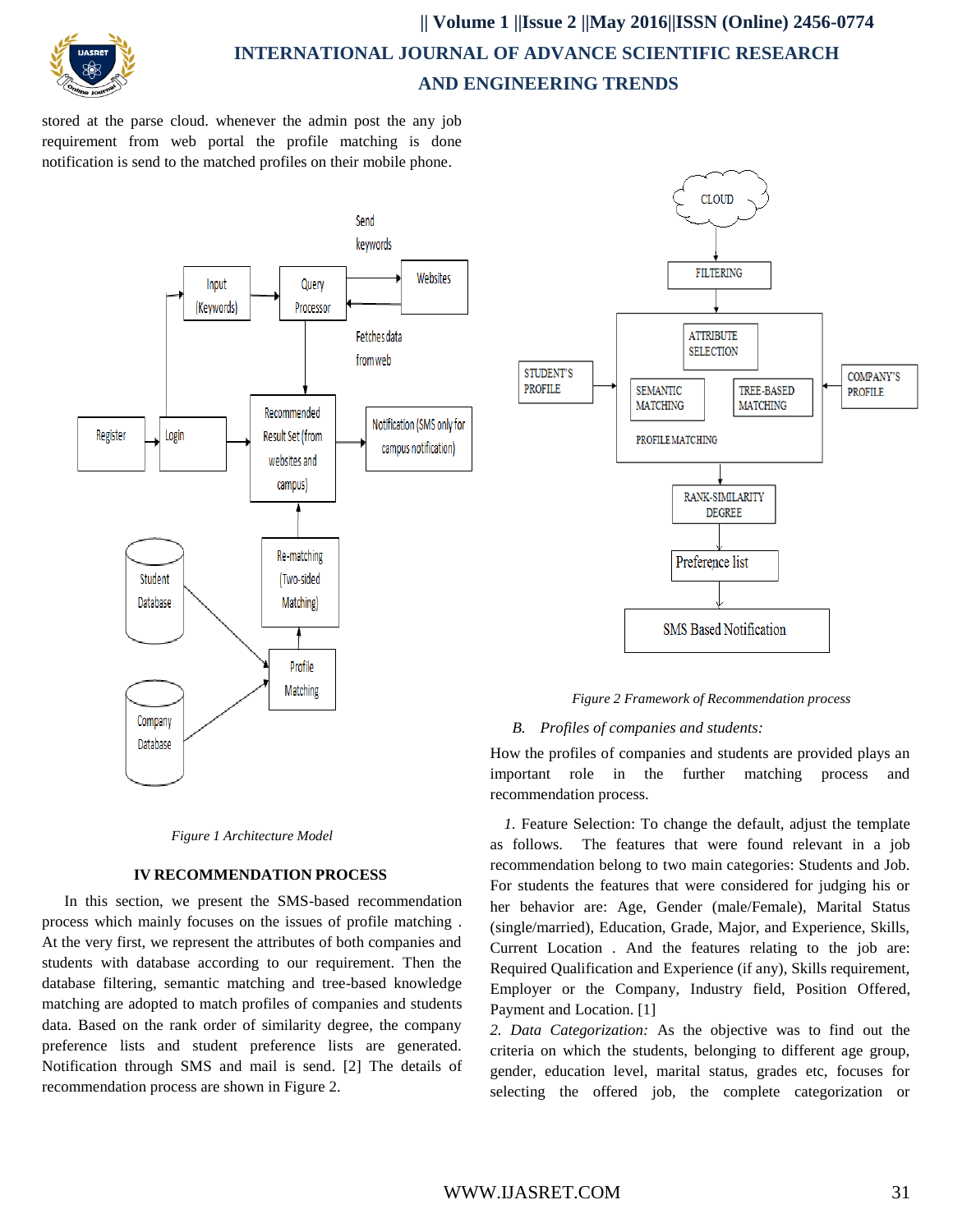

generalization was done. The student's data as well as company data both are categorized into different groups for finding out the student's behavior belonging to a particular group for selecting a particular job on the basis of four parameters as follows:

Company group level, position offered, pay-scale offered and job location, based on which different matching methods are applied.





## *C. Profile matching:*

In order to narrow the range of profile matching and provide more precise matching results, Firstly filter the inappropriate profiles according to the value of attributes (city, property, marital status, gender, education), and then match the profile according to the representation of other attributes. Considering different representation of attributes should be matched in different ways, here we employ two kinds of matching methods which are proposed for semantic matching, tree-based knowledge matching. Position, internship experience and personality are the four important aspects that companies concern, however, those attributes are traditionally matched manually. Were unsuitable matching occurs frequently due to misunderstanding or incomprehension of specific content. But in our paper, from the profile, we have got the concepts of those attributes, which provide great convenience for us to use concepts similarity to match them. [2]

Providing proper matching for attributes of major and graduate academy is also main concern of companies. In this part, we generate a knowledge tree for representing major and graduate academy knowledge (see example of major in Figure 4. How the profiles are represented are shown in Figure 3 [2]



*Figure 4 Tree Based Knowledge Representation*

#### *D. Recommendations Generation:*

The complete procedure of recommendation generation includes the following phases:

- Shortlist the jobs recommendation for which the student is currently eligible for: The fields considered for short listing are: max, min.
- Qualification required and min. experience required for that job.
- Calculating the Content Based Similarity: Now calculate the similarity index for the short listed jobs with to the candidate. The similarity index is calculated in between the jobs required skills field and student's possessed skill's fields.
- Applying the Decision Tree Induction Rules for the category to which the student belongs: Here, the basic categorization of jobs is done firstly. After that these categories are matched according to the preference matrices of the generated rules and assigned preference weights accordingly.
- Generating the final weights: At the end calculate the final weight score by summing up all the values.
- Sorting the jobs in descending order: According to the final score get, sort the jobs in descending order.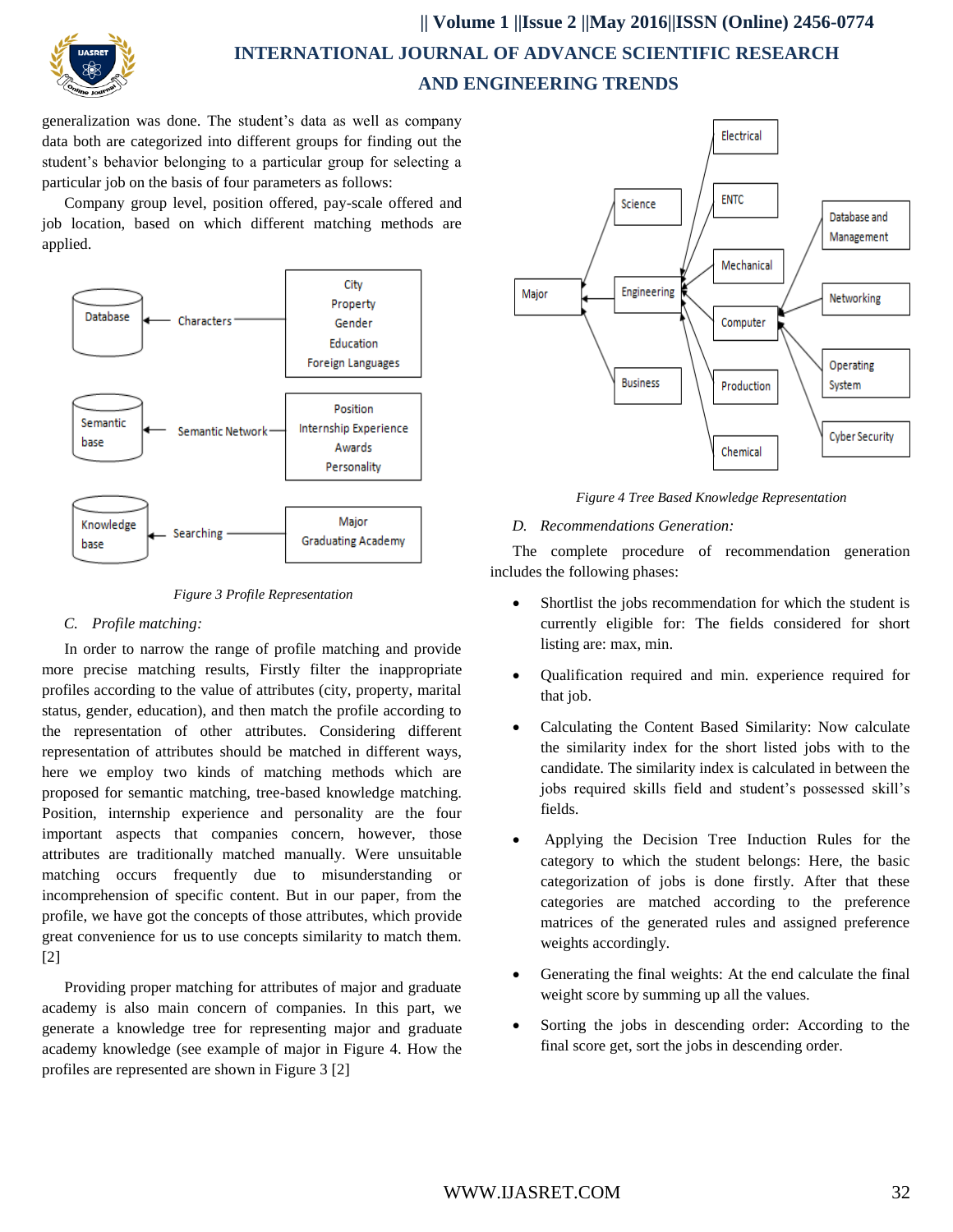

## **V KEYWORD BASED SEARCHING**

The keyword based searching will be providing on the portal through which students can solve their query about companies by performing web mining on recruitments sites (eg.naukri.com).On the basis of this web mining data is gather for performing matching algorithm. With which the preference list of recommendation is generated. The basic steps for web mining are as follows:

## *E. Data Crawling:*

The very first step in the procedure is to acquire data regarding the jobs and students from various sources. In this step the various information related to keyword is acquire.

- 1. Semantic web mining: In the Semantic Web, content and structure are strongly intertwined. Therefore, the distinction between content and structure mining vanishes. However, the distribution of the semantic annotations may provide additional implicit knowledge.[8]
- 2. Data matching: From the mined data the matching is performed with respect to the keyword. For matching different algorithms like semantic matching and tree-based matching are used.
- 3. Preference List Generation: From the result generated by data matching, the preference list is generated for providing the better options for the students.

## **VI EXPERIMENTAL RESULTS**

This project aims to provide the better and fast job recommendation to the students with precise matching of the profile of students and company. Not only the depending on profile matching but the students can also get job vacancies as per requirement from online websites using web crawling. Student has to register for login and then fill their personal ,qualification details, Skills, Project details. If entire details are filled properly then only resume of student is generated. Based on the profiles students and company matching is performed and companies are recommended to student We are also providing the android app which helps in faster notification to students about vacancies.

## **VII CONCLUSION**

In this paper, the efforts were put to take into consideration the job preferences of the candidates along with the content based profile matching, providing SMS based recommendation. Also the jobs are recommended from the online website like naukri.com, etc. The first type of recommendation is done through web portal by using keyword based search and second type of recommendation is done through profile matching and sending

notification to the students. Thus proper job recommendations are provided to the students.

#### **REFERENCES**

- [1] Anika Gupta, Dr. Deepak Garg "Applying Data Mining Techniques in Job Recommender System for Considering Candidate Job Preferences "International al Conference on Advances in Computing, Communications and Informatics (ICACCI) 2014.
- [2] Xiangpei Hu, Lirong Wu, Chao Li "SMS-based Mobile Recommendation System for Campus Recruitment in China", 10th International Conference on Mobile Business 2011
- [3] Ronak V Patil, Sneha R Gadekar, Prashant P Chavan, Vikas G Aher, "Desktop based recommendation system for campus recruitment using MAHOUT", Multidisciplinary Journal of Research in Engineering and Technology, Volume 2,sue 2, Pg.480-485
- [4] R. Munger, "Technical communicators beware: The next generation of high-tech recruiting methods." IEEE Trans. Professional Communication, vol 45, pp. 276-290, 2002.
- [5] Anika,"Applting data mining for job recommendation by exploring job preferences", computer science and engineering department, Thapar university, Patiala-147004
- [6] R. Rafter, K. Bradley, B. Smyth, "Personalized Retrieval for Online Recruitment Services", In: Proceedings of the 22nd Annual Colloquium on Information Retrieval(IRSG 2000), Cambridge, UK, 5-7 April, 2000.
- [7] D. H. Lee, P. Brusilovsky, "Fighting Information Overflow with Personalized Comprehensive Information Access: A Proactive Job Recommender", Third International Conference on Automatic and Autonomous Systems, ICAS07, Athens, pp. 21, 19-25 Jun. 2007.
- [8] S.S. Dhenakaran, S.Yasodha, "Semantic Web Mining A Critical Review", (IJCSIT) International Journal of Computer Science and Information Technologies, Vol. 2 (5) , 2011, 2258 – 2261
- [9] Yingya Zhang, Cheng Yang and Zhixiang NiuA, "Research of Job Recommendation System Based on Collaborative Filtering", in Seventh International Symposium on Computational Intelligence and Design, 2014 IEEE DOI 10.1109/ISCID.2014.228
- [10] W. Hong, S. Zheng, H. Wang, J. Shi, "A Job Recommender System Based on User Clustering", Journal of Computers, vol. 8, no. 8,pp. 1960- 1967, 1, Aug. 51 2013.
- [11] M. Hutterer, "Enhancing a job recommender with implicit user feedback," In Fakultät für Informatik, Technischen Universität Wien, 2011.